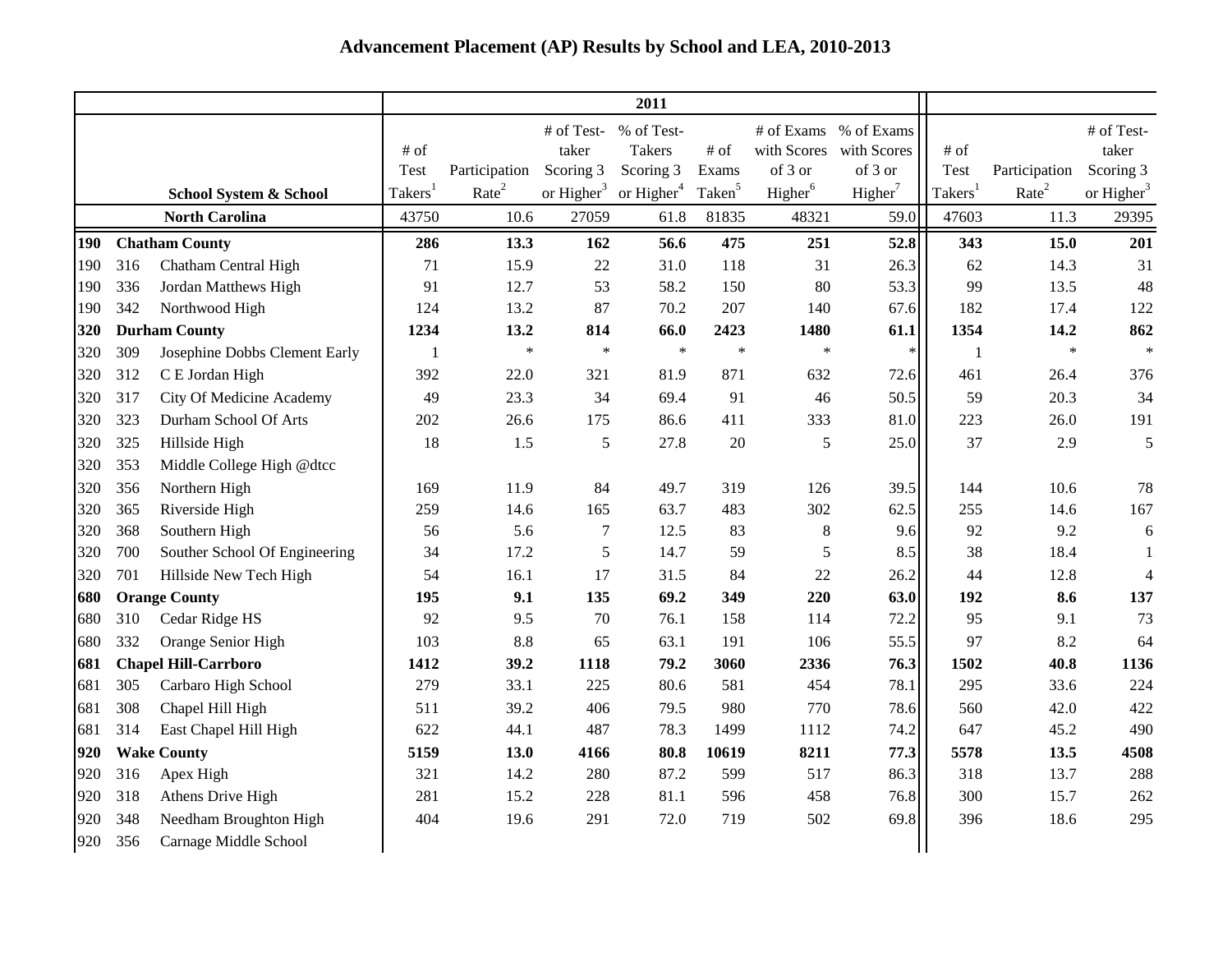| <b>Advancement Placement (AP) Results by School and LEA, 2010-2013</b> |  |  |  |  |  |
|------------------------------------------------------------------------|--|--|--|--|--|
|------------------------------------------------------------------------|--|--|--|--|--|

|     |                             |                                |                     |                   |            | 2011                                          |                    |                     |                     |                     |                   |               |
|-----|-----------------------------|--------------------------------|---------------------|-------------------|------------|-----------------------------------------------|--------------------|---------------------|---------------------|---------------------|-------------------|---------------|
|     |                             |                                |                     |                   | # of Test- | % of Test-                                    |                    | # of Exams          | % of Exams          |                     |                   | # of Test-    |
|     |                             |                                | $#$ of              |                   | taker      | <b>Takers</b>                                 | $#$ of             | with Scores         | with Scores         | $#$ of              |                   | taker         |
|     |                             |                                | Test                | Participation     | Scoring 3  | Scoring 3                                     | Exams              | of 3 or             | of 3 or             | Test                | Participation     | Scoring 3     |
|     |                             | School System & School         | Takers <sup>1</sup> | Rate <sup>2</sup> |            | or Higher <sup>3</sup> or Higher <sup>4</sup> | Taken <sup>5</sup> | Higher <sup>6</sup> | Higher <sup>7</sup> | Takers <sup>1</sup> | Rate <sup>2</sup> | or Higher $3$ |
| 920 | 368                         | Cary High                      | 306                 | 14.1              | 255        | 83.3                                          | 621                | 514                 | 82.8                | 348                 | 15.6              | 302           |
| 920 | 412                         | William G Enloe High           | 674                 | 26.6              | 602        | 89.3                                          | 1757               | 1480                | 84.2                | 664                 | 26.2              | 592           |
| 920 | 428                         | Fuquay-Varina High             | 150                 | 8.0               | 107        | 71.3                                          | 242                | 166                 | 68.6                | 188                 | 9.6               | 142           |
| 920 | 436                         | Garner High                    | 94                  | 4.3               | 43         | 45.7                                          | 135                | 52                  | 38.5                | 103                 | 4.6               | 47            |
| 920 | 441                         | Green Hope High                | 499                 | 25.1              | 459        | 92.0                                          | 1208               | 1056                | 87.4                | 566                 | 27.9              | 508           |
| 920 | 445                         | Heritage High                  | 25                  | 3.0               | 16         | 64.0                                          | 25                 | 16                  | 64.0                | 105                 | 8.0               | 72            |
| 920 | 455                         | <b>Holly Springs High</b>      | 255                 | 13.1              | 177        | 69.4                                          | 414                | 276                 | 66.7                | 300                 | 14.4              | 200           |
| 920 | 466                         | Knightdale High                | 93                  | 5.6               | 57         | 61.3                                          | 188                | 99                  | 52.7                | 68                  | 4.1               | 36            |
| 920 | 473                         | Leesville Road High            | 248                 | 10.7              | 225        | 90.7                                          | 442                | 383                 | 86.7                | 260                 | 12.2              | 228           |
| 920 | 495                         | Middle Creek High              | 232                 | 13.2              | 193        | 83.2                                          | 496                | 389                 | 78.4                | 282                 | 15.7              | 220           |
| 920 | 500                         | Millbrook High                 | 323                 | 13.7              | 232        | 71.8                                          | 756                | 458                 | 60.6                | 409                 | 16.1              | 272           |
| 920 | 526                         | Panther Creek High School      | 465                 | 20.2              | 415        | 89.2                                          | 908                | 776                 | 85.5                | 500                 | 20.5              | 452           |
| 920 | 552                         | Sanderson High                 | 131                 | 7.2               | 112        | 85.5                                          | 238                | 191                 | 80.3                | 168                 | 8.4               | 141           |
| 920 | 562                         | Southeast Raleigh High         | 107                 | 6.7               | 74         | 69.2                                          | 198                | 124                 | 62.6                | 73                  | 4.4               | 48            |
| 920 | 583                         | Wake Early College Of Health & |                     |                   |            |                                               |                    |                     |                     |                     | $\ast$            | $\ast$        |
| 920 | 588                         | Wake F-Rolesville High         | 100                 | 5.1               | 73         | 73.0                                          | 166                | 123                 | 74.1                | 161                 | 7.9               | 121           |
| 920 | 595                         | Wakefield High                 | 376                 | 15.3              | 301        | 80.1                                          | 791                | 593                 | 75.0                | 289                 | 12.0              | 245           |
| 920 | 700                         | East Wake Health Science       | 18                  | 5.2               | 5          | 27.8                                          | 25                 | 7                   | 28.0                | 28                  | 7.6               | 9             |
| 920 | 701                         | East Wake School Of Integrated | 11                  | 3.7               | 2          | 18.2                                          | $20\,$             | 6                   | 30.0                | 7                   | 2.3               | 3             |
| 920 | 702                         | East Wake School Of Arts Ed &  | 21                  | 5.6               | 5          | 23.8                                          | 35                 | 8                   | 22.9                | 17                  | 4.6               | 5             |
| 920 | 703                         | East Wake School Of Engineerin | 25                  | 7.0               | 14         | 56.0                                          | 40                 | 17                  | 42.5                | 27                  | 7.5               | 19            |
| 19B | <b>Woods Charter School</b> |                                |                     | 41.3              | 56         | 75.7                                          | 170                | 103                 | $60.6$              | 83                  | 45.9              | 61            |

<sup>1</sup># of Test-Takers=Number of students who took at least one AP Examination in 2013.

<sup>2</sup> Participation Rate=The number of AP test-takers divided by final ADM for grades  $9-13 +$  Extended Day  $9-13$ .

 $3#$  of Test-Takers Scoring 3 or Higher=The total number of test-takers who scored 3, 4, or 5 on at least one exam.

<sup>4</sup>% of Test-Takers Scoring 3 or Higher=The number of test-takers who scored 3, 4, or 5 on at least one exam divided by

the total number of test-takers.

5 #of Exams Taken=The total number of AP exams taken across all test-takers.

6 #of Exams with Scores of 3 or Higher=The total number of exams with scores of 3, 4, or 5.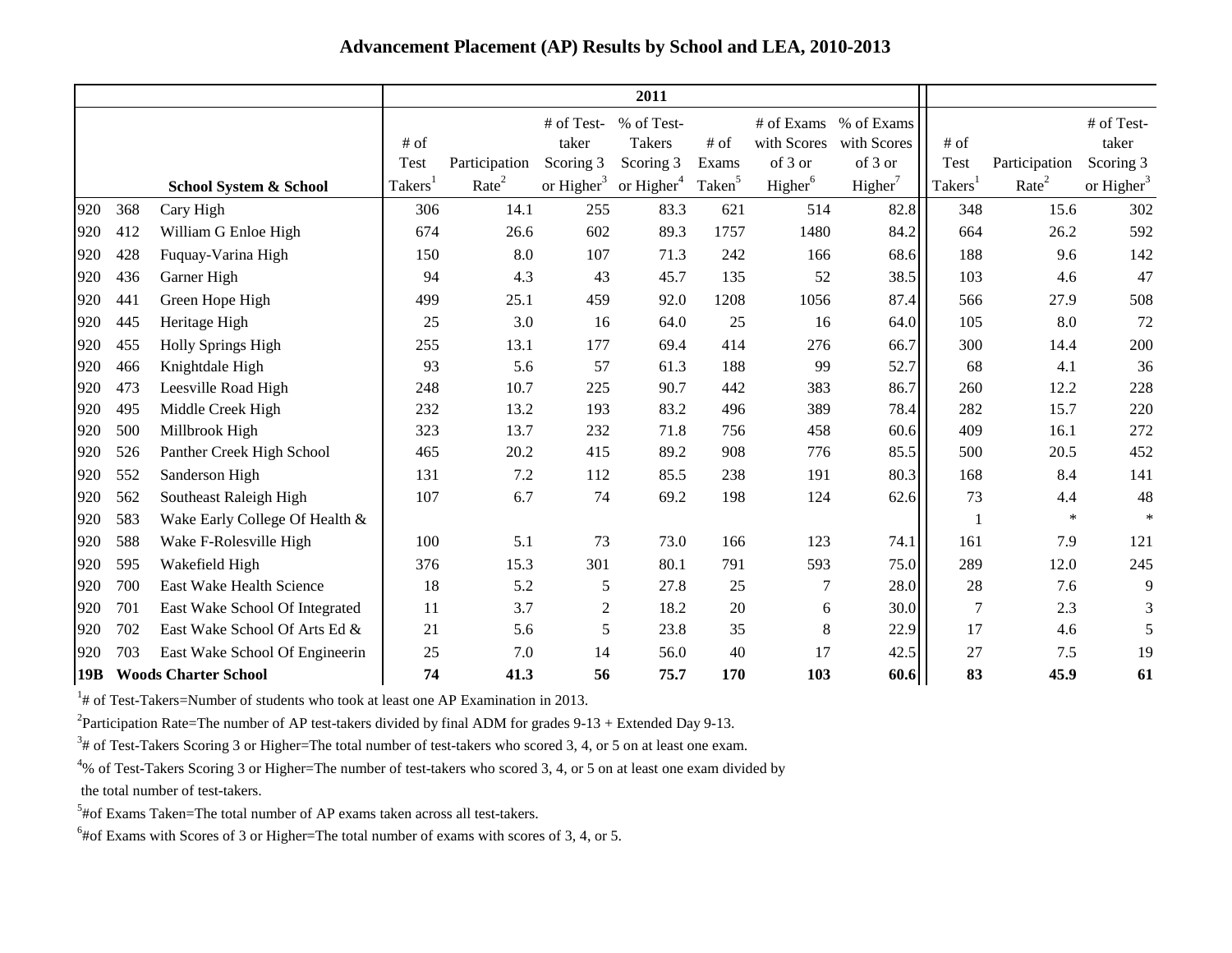## **Advancement Placement (AP) Results by School and LEA, 2010-2013**

|                                   |                     |                                         |       | 2011                                                             |                     |                                            |                             |                         |              |
|-----------------------------------|---------------------|-----------------------------------------|-------|------------------------------------------------------------------|---------------------|--------------------------------------------|-----------------------------|-------------------------|--------------|
|                                   |                     |                                         |       | # of Test- % of Test-                                            |                     | $\#$ of Exams % of Exams                   |                             |                         | # of Test-   |
|                                   | # of                |                                         | taker | Takers                                                           |                     | $\#$ of with Scores with Scores $   \#$ of |                             |                         | taker        |
|                                   | Test                | Participation Scoring 3 Scoring 3 Exams |       |                                                                  | of 3 or             | of 3 or $\parallel$ Test                   |                             | Participation Scoring 3 |              |
| <b>School System &amp; School</b> | Takers <sup>1</sup> | Rate <sup>2</sup>                       |       | or Higher <sup>3</sup> or Higher <sup>4</sup> Taken <sup>5</sup> | Higher <sup>6</sup> | Higher <sup>7</sup>                        | $\prod$ Takers <sup>1</sup> | Rate <sup>2</sup>       | or $Higher3$ |

 $7\%$  of Exams with Scores of 3 or Higher=The number of exams with scores of 3, 4, or 5 divided by the total number of exams taken.

Note: A period (.) indicates that a participation rate could not be determined because the information required for the calculation was not available; an asterisk (\*) indicates fewer than Results for 2010-11 and 2011-12 reflect College Board AP reporting as of August 5th; results for 2012-13 reflect College Board AP reporting as of November 9th.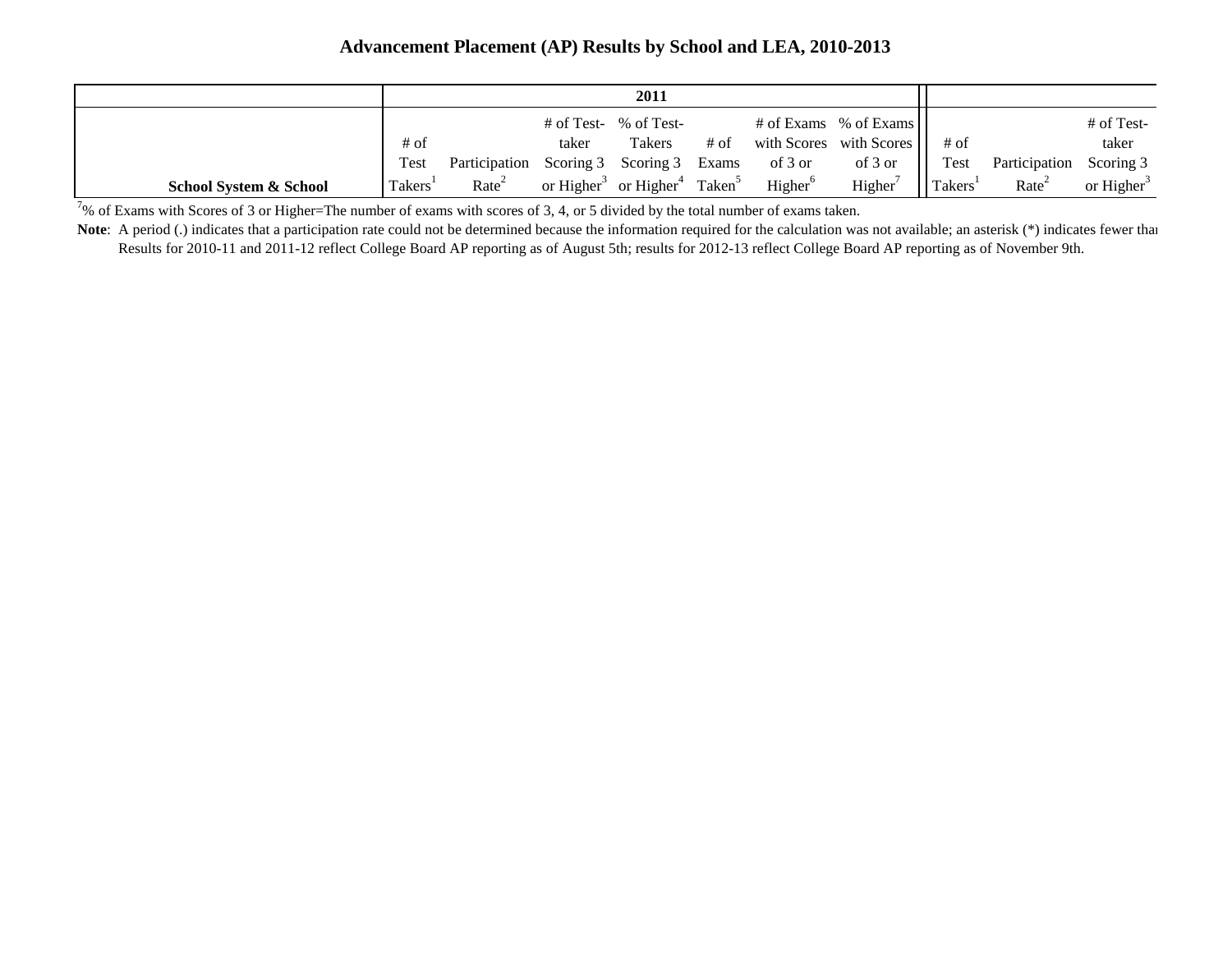| 2012                        |                    |                           |                           |                     |                 |                     | 2013                                          |                    |                     |                                       |
|-----------------------------|--------------------|---------------------------|---------------------------|---------------------|-----------------|---------------------|-----------------------------------------------|--------------------|---------------------|---------------------------------------|
| % of Test-<br><b>Takers</b> | # of               | # of Exams<br>with Scores | % of Exams<br>with Scores | $\#$ of             |                 | # of Test-<br>taker | % of Test-<br><b>Takers</b>                   | $\#$ of            | # of Exams          | % of Exams<br>with Scores with Scores |
| Scoring 3                   | Exams              | of 3 or                   | of 3 or                   | Test                | Participation   | Scoring 3           | Scoring 3                                     | Exams              | of 3 or             | of 3 or                               |
| or Higher <sup>4</sup>      | Taken <sup>5</sup> | Higher <sup>6</sup>       | Higher <sup>7</sup>       | Takers <sup>1</sup> | $\mbox{Rate}^2$ |                     | or Higher <sup>3</sup> or Higher <sup>4</sup> | Taken <sup>5</sup> | Higher <sup>6</sup> | Higher <sup>7</sup>                   |
| 61.8                        | 88461              | 52110                     | 58.9                      | 50434               | 11.8            | 30984               | 61.4                                          | 94198              | 55805               | 59.2                                  |
| 58.6                        | 562                | 317                       | 56.4                      | 295                 | 12.9            | 175                 | 59.3                                          | 474                | 299                 | 63.1                                  |
| 50.0                        | 107                | 48                        | 44.9                      | $38\,$              | 9.4             | 21                  | 55.3                                          | 73                 | 47                  | 64.4                                  |
| 48.5                        | 164                | 67                        | 40.9                      | 83                  | $11.1\,$        | 38                  | 45.8                                          | 119                | 57                  | 47.9                                  |
| 67.0                        | 291                | 202                       | 69.4                      | 174                 | 16.3            | 116                 | 66.7                                          | 282                | 195                 | 69.1                                  |
| 63.7                        | 2579               | 1589                      | 61.6                      | 1385                | 14.7            | 866                 | 62.5                                          | 2633               | 1607                | 61.0                                  |
| $\ast$                      | $\ast$             | $\ast$                    | $\ast$                    |                     |                 |                     |                                               |                    |                     |                                       |
| 81.6                        | 931                | 711                       | 76.4                      | 401                 | 23.6            | 340                 | 84.8                                          | 873                | 666                 | 76.3                                  |
| 57.6                        | 116                | 54                        | 46.6                      | 79                  | 24.1            | 33                  | 41.8                                          | 130                | 50                  | 38.5                                  |
| 85.7                        | 485                | 387                       | 79.8                      | 268                 | 29.5            | 219                 | 81.7                                          | 563                | 427                 | 75.8                                  |
| 13.5                        | 43                 | 6                         | 14.0                      | 81                  | 6.6             | 12                  | 14.8                                          | 95                 | 13                  | 13.7                                  |
|                             |                    |                           |                           | $\mathbf{1}$        | $\ast$          | $\ast$              | $\ast$                                        | $\ast$             | $\ast$              | $\ast$                                |
| 54.2                        | 283                | 131                       | 46.3                      | 194                 | 14.3            | 82                  | 42.3                                          | 331                | 136                 | 41.1                                  |
| 65.5                        | 455                | 286                       | 62.9                      | 239                 | 13.8            | 158                 | 66.1                                          | 442                | 288                 | 65.2                                  |
| 6.5                         | 125                | $\sqrt{6}$                | 4.8                       | 36                  | 4.0             | $\mathfrak{Z}$      | 8.3                                           | 60                 | 3                   | 5.0                                   |
| 2.6                         | 69                 | $\mathbf{1}$              | 1.4                       | $21\,$              | 9.7             | $\overline{4}$      | 19.0                                          | 34                 | 5                   | 14.7                                  |
| 9.1                         | 71                 | $\tau$                    | 9.9                       | 65                  | 19.4            | 14                  | 21.5                                          | 103                | $17\,$              | 16.5                                  |
| 71.4                        | 372                | 228                       | 61.3                      | 213                 | 9.4             | 147                 | 69.0                                          | 381                | 226                 | 59.3                                  |
| 76.8                        | 166                | 112                       | 67.5                      | 108                 | 10.2            | 77                  | 71.3                                          | 189                | 114                 | 60.3                                  |
| 66.0                        | 206                | 116                       | 56.3                      | 105                 | 8.8             | $70\,$              | 66.7                                          | 192                | 112                 | 58.3                                  |
| 75.6                        | 3397               | 2477                      | 72.9                      | 1617                | 43.0            | 1214                | 75.1                                          | 3667               | 2636                | 71.9                                  |
| 75.9                        | 608                | 428                       | 70.4                      | 338                 | 37.1            | 242                 | 71.6                                          | 723                | 466                 | 64.5                                  |
| 75.4                        | 1150               | 853                       | 74.2                      | 573                 | 42.0            | 443                 | 77.3                                          | 1217               | 916                 | 75.3                                  |
| 75.7                        | 1639               | 1196                      | 73.0                      | 706                 | 48.6            | 529                 | 74.9                                          | 1727               | 1254                | 72.6                                  |
| 80.8                        | 11449              | 8929                      | 78.0                      | 6162                | 14.4            | 4888                | 79.3                                          | 12645              | 9689                | 76.6                                  |
| 90.6                        | 656                | 596                       | 90.9                      | 431                 | 16.9            | 365                 | 84.7                                          | 876                | 732                 | 83.6                                  |
| 87.3                        | 641                | 518                       | 80.8                      | 333                 | 17.3            | 286                 | 85.9                                          | 779                | 622                 | 79.8                                  |
| 74.5                        | 723                | 517                       | 71.5                      | 378                 | 17.8            | 272                 | 72.0                                          | 686                | 474                 | 69.1                                  |
|                             |                    |                           |                           | $\boldsymbol{2}$    | $\ast$          | $\ast$              | $\ast$                                        | $\ast$             | $\ast$              | $\ast$                                |

## **Advancement Placement (AP) Results by School and LEA, 2010-2013**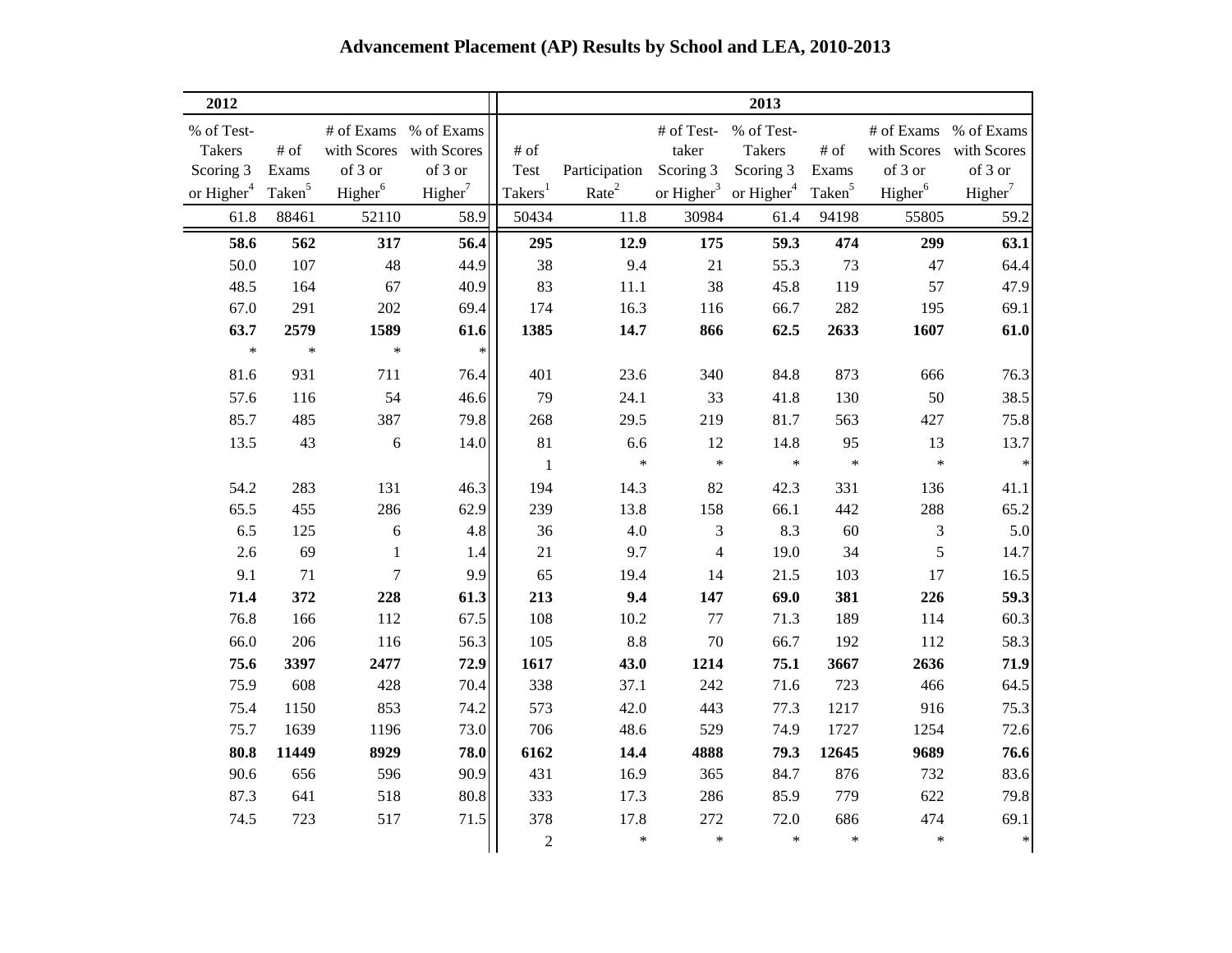| 2012          |                    |                     |                     |                     |                   |            | 2013                                                             |        |                     |                     |
|---------------|--------------------|---------------------|---------------------|---------------------|-------------------|------------|------------------------------------------------------------------|--------|---------------------|---------------------|
| % of Test-    |                    | # of Exams          | % of Exams          |                     |                   | # of Test- | % of Test-                                                       |        | # of Exams          | % of Exams          |
| <b>Takers</b> | $\#$ of            | with Scores         | with Scores         | # of                |                   | taker      | <b>Takers</b>                                                    | # of   | with Scores         | with Scores         |
| Scoring 3     | Exams              | of 3 or             | of 3 or             | Test                | Participation     | Scoring 3  | Scoring 3                                                        | Exams  | of 3 or             | of 3 or             |
| or $Higher4$  | Taken <sup>5</sup> | Higher <sup>6</sup> | Higher <sup>7</sup> | Takers <sup>1</sup> | Rate <sup>2</sup> |            | or Higher <sup>3</sup> or Higher <sup>4</sup> Taken <sup>5</sup> |        | Higher <sup>6</sup> | Higher <sup>7</sup> |
| 86.8          | 775                | 655                 | 84.5                | 339                 | 14.7              | 288        | 85.0                                                             | 727    | 616                 | 84.7                |
| 89.2          | 1704               | 1428                | 83.8                | 720                 | 27.5              | 611        | 84.9                                                             | 1851   | 1483                | 80.1                |
| 75.5          | 299                | 216                 | 72.2                | 188                 | 10.0              | 148        | 78.7                                                             | 334    | 238                 | 71.3                |
| 45.6          | 154                | 63                  | 40.9                | 145                 | 6.2               | 59         | 40.7                                                             | 228    | 93                  | 40.8                |
| 89.8          | 1308               | 1117                | 85.4                | 636                 | 28.9              | 580        | 91.2                                                             | 1514   | 1317                | 87.0                |
| 68.6          | 197                | 104                 | 52.8                | 256                 | 14.3              | 160        | 62.5                                                             | 486    | 284                 | 58.4                |
| 66.7          | 529                | 343                 | 64.8                | 370                 | 16.7              | 260        | 70.3                                                             | 660    | 424                 | 64.2                |
| 52.9          | 129                | 69                  | 53.5                | 41                  | 2.5               | 22         | 53.7                                                             | 62     | 33                  | 53.2                |
| 87.7          | 473                | 406                 | 85.8                | 320                 | 14.1              | 275        | 85.9                                                             | 563    | 471                 | 83.7                |
| 78.0          | 632                | 478                 | 75.6                | 283                 | 14.6              | 231        | 81.6                                                             | 667    | 500                 | 75.0                |
| 66.5          | 793                | 471                 | 59.4                | 439                 | 17.5              | 309        | 70.4                                                             | 751    | 487                 | 64.8                |
| 90.4          | 1010               | 884                 | 87.5                | 519                 | 22.4              | 454        | 87.5                                                             | 1049   | 893                 | 85.1                |
| 83.9          | 322                | 259                 | 80.4                | 141                 | 6.9               | 124        | 87.9                                                             | 286    | 248                 | 86.7                |
| 65.8          | 128                | $72\,$              | 56.3                | 63                  | 4.1               | 33         | 52.4                                                             | 120    | 57                  | 47.5                |
| $\ast$        | $\ast$             | $\ast$              | $\ast$              | $\overline{2}$      | $\ast$            | $\ast$     | $\ast$                                                           | $\ast$ | $\ast$              | $\ast$              |
| 75.2          | 280                | 212                 | 75.7                | 173                 | 8.9               | 132        | 76.3                                                             | 283    | 212                 | 74.9                |
| 84.8          | 573                | 469                 | 81.8                | 279                 | 11.2              | 226        | 81.0                                                             | 550    | 432                 | 78.5                |
| 32.1          | 43                 | $10\,$              | 23.3                | 34                  | 9.1               | 12         | 35.3                                                             | 61     | 23                  | 37.7                |
| 42.9          | 10                 | 4                   | 40.0                | 13                  | 4.2               | 9          | 69.2                                                             | 17     | 10                  | 58.8                |
| 29.4          | 26                 | $\tau$              | 26.9                | 28                  | 7.3               | 13         | 46.4                                                             | 41     | 16                  | 39.0                |
| 70.4          | 42                 | 29                  | 69.0                | 29                  | $8.1\,$           | 15         | 51.7                                                             | 50     | 20                  | 40.0                |
| 73.5          | 205                | 132                 | 64.4                | 71                  | 39.0              | 55         | 77.5                                                             | 181    | 132                 | 72.9                |

**Advancement Placement (AP) Results by School and LEA, 2010-2013**